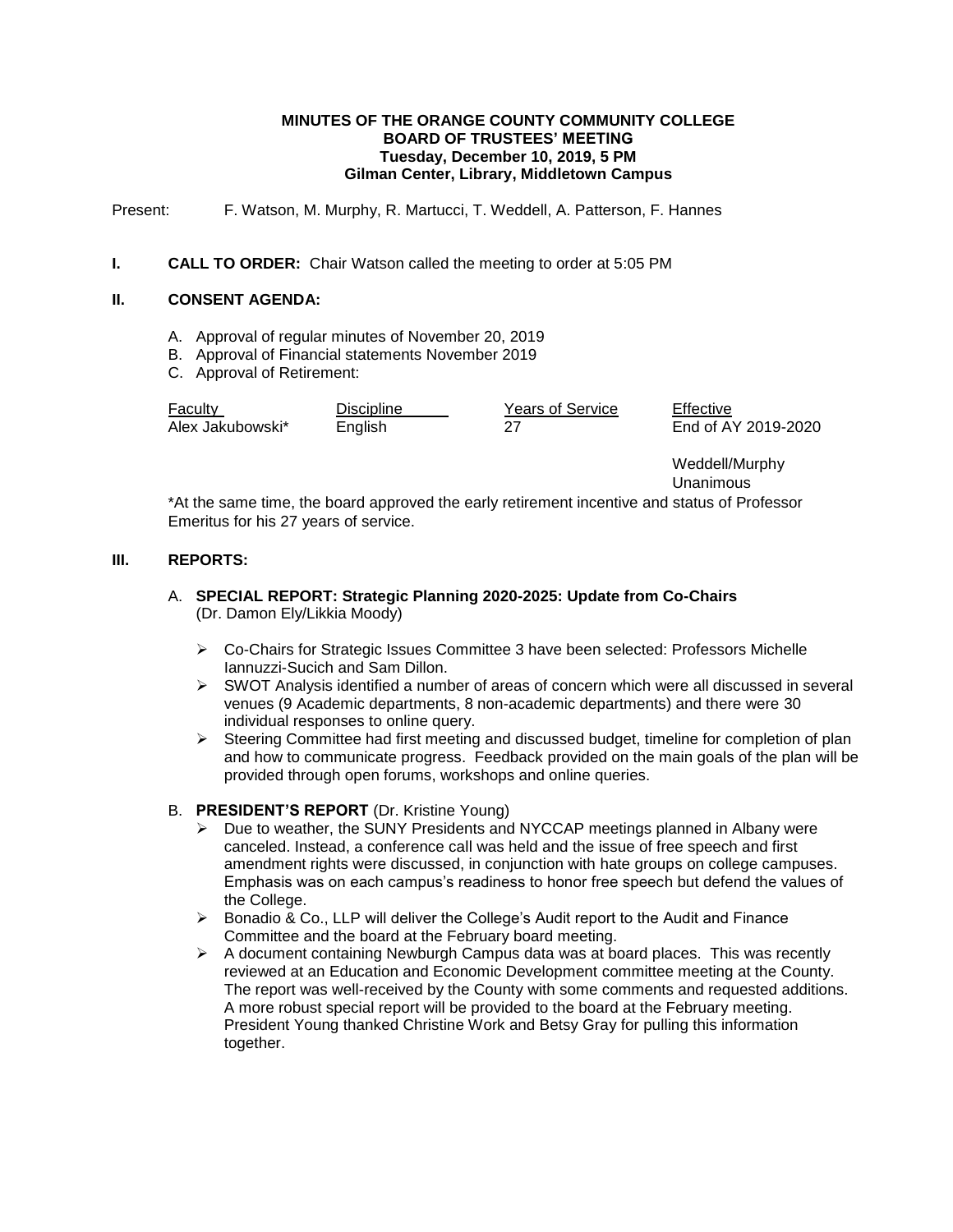## C. **REPORT OF THE COLLEGE GOVERNANCE SYSTEM** (Paul Basinski)

- $\triangleright$  Governance has completed its work for the semester and first Assembly for spring semester will be held on January 15.
- $\triangleright$  A recommendation was made by Governance to have a common location in Omni update system for Academic Policy.
- $\triangleright$  A recommendation has been received by EC regarding designation of Columbus Day holiday to name it "Fall Holiday." EC is currently reviewing this recommendation.
- $\triangleright$  Governance looks forward to working with VP Cazzetta and others to resolve concerns about Food Services and continue discussions regarding a Bookstore Advisory committee.
- $\triangleright$  Policy Committee finished revisions to AP7: Commencement and Graduation. EC is reviewing that document and hopes to share with general membership in the spring.

## D. **REPORT OF THE STUDENT TRUSTEE** (Aaliaya Patterson)

 $\triangleright$  No report given

### E. **REPORT OF COLLEGE ASSOCIATION** (Vinnie Cazzetta)

- $\triangleright$  College Association held its third board meeting of the fiscal year last Wednesday. The board meeting featured a very thorough and informative presentation by Gina McCann, the Executive Director of the Lab Schools.
- $\triangleright$  The Board approved a new community member, Alec Gladd, who works as an attorney.
- $\triangleright$  The Board approved the creation of a Bookstore Advisory Council who will begin its work in the spring semester.
- $\triangleright$  In today's Grapevine, there was a message of appreciation from the Bookstore Manager to our faculty for the pace at which they submitted their book orders for the spring semester.

### F. **REPORT OF THE FOUNDATION BOARD** (Dawn Ansbro)

- $\triangleright$  Thanks to Trustees Murphy and Weddell for their donations to the trustee scholarship.
- $\triangleright$  Another scholarship, the Women's University Club, will now be managed by the Foundation.
- $\triangleright$  Alumni event is this evening at Morrison Hall
- $\triangleright$  Annual fund appeal letter went out and Ms. Ansbro will update trustees in January.
- $\triangleright$  Lab School scholarships will be redistributed between both campuses based on the distribution of "C campus" grant funds coming in. Robert Morrison has agreed to this.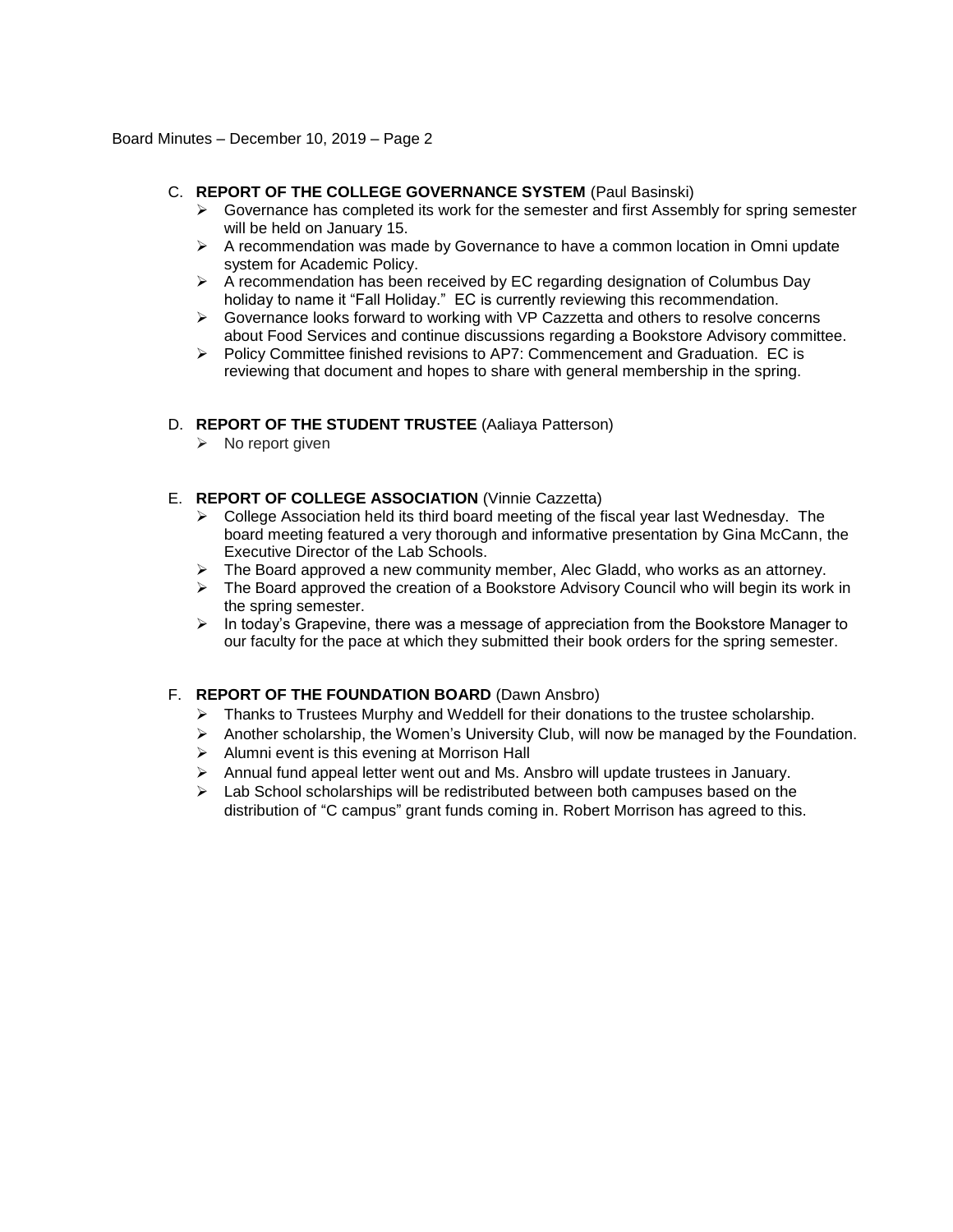Board Minutes – December 10, 2019 – Page 3

## **IV. OLD BUSINESS:** N/A

## **V. NEW BUSINESS:**

1. Motion to approve: BP 2.44: Remote Access to College Computer/Network Resources

*A motion was made* to approve BP 2.44: Remote Access to College Computer/Network Resources

Martucci/Hannes Unanimous

2. Motion to approve: Changes to Article II of BP 1.2: Board of Trustees Bylaws

*A motion was made* to approve Changes to Article II of BP 1.2: Board of Trustees Bylaws

Weddell/Martucci Unanimous

3. Motion to approve: Policy Committee Charter and Incorporate it into "Committee Charters and Forms"

*A motion was made* to approve Policy Committee Charter and incorporate it into "Committee Charters and Forms"

> Hannes/Weddell Unanimous

### **VI. BOARD CHAIR COMMENTS:**

- $\triangleright$  The board will enter into an Executive Session for the purpose of discussing collective negotiations pursuant to article fourteen of the civil law.
- $\triangleright$  The annual holiday party for the trustees and Orange County Citizens Foundation is scheduled for Thursday, December 12, from 5-7 PM.
- $\triangleright$  At board places:
	- o Facts at a Glance for 2020
	- o Committee Charter forms
	- o Information/Data on Newburgh Campus
	- o Information on NLS to be held in Washington DC in February.
- Frustees have been discussing the formation of a task force on Enrollment and this was discussed at the Audit and Finance committee meeting this evening.
	- o Task Force membership will be identified and Chair Watson asked that trustees provide feedback to him and/or Dr. Young and also indicate whether they would like to be part of the task force.
	- $\circ$  The Task Force hopes to engage county leaders, Foundation Board, peers at sister community colleges, and high school superintendents.
	- o Trustee Hannes, Trustee Weddell and Chair Watson confirmed their participation on the task force.
	- o The Task Force will investigate current enrollment and ways to increase enrollment. They welcome Shared Governance and Administration's ideas as to what is working and what is not working. Trustee Weddell suggested that a white paper perhaps be written by Governance noting their ideas about Enrollment. Dr. Young will work with Mr. Basinski and discuss how his role can feed information to the committee and also share data back to Governance.